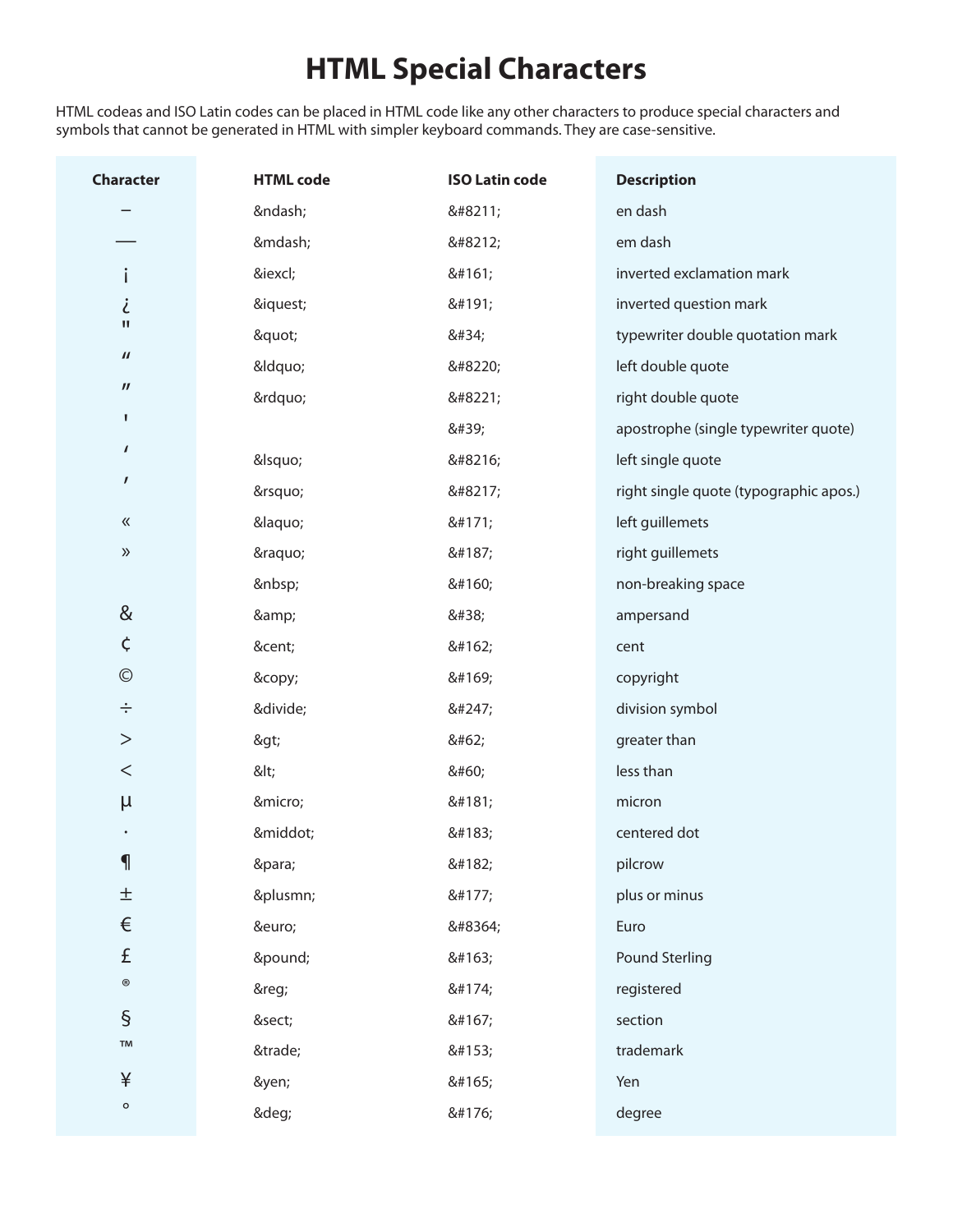## **Accents and accented characters**

| <b>Character</b>  | <b>HTML</b> code | <b>ISO Latin code</b> | <b>Description</b>             |
|-------------------|------------------|-----------------------|--------------------------------|
| á                 | á                | á                     | lower-case a with acute accent |
| Á                 | Á                | Á                     | upper-case A with acute accent |
| à                 | à                | à                     | lower-case a with grave accent |
| À                 | À                | À                     | upper-case A with grave accent |
| â                 | â                | â                     | lower-case a with circumflex   |
| Â                 | Â                | Â                     | upper-case A with circumflex   |
| å                 | å                | å                     | lower-case a with ring         |
| Å                 | Å                | Å                     | upper-case A with ring         |
| ã                 | ã                | ã                     | lower-case a with tilde        |
| Ã                 | Ã                | Ã                     | upper-case A with tilde        |
| ä                 | ä                | ä                     | lower-case a with diaeresis    |
| Ä                 | Ä                | Ä                     | upper-case A with diaeresis    |
| æ                 | æ                | æ                     | lower-case æ ligature          |
| Æ                 | Æ                | Æ                     | upper-case Æ ligature          |
| Ç                 | ç                | ç                     | lower-case ç (c-cedilla)       |
| Ç                 | Ç                | Ç                     | upper-case Ç (C-cedilla)       |
| $\acute{\text e}$ | é                | é                     | lower-case e with acute accent |
| É                 | É                | É                     | upper-case E with acute accent |
| è                 | è                | è                     | lower-case e with grave accent |
| È                 | È                | È                     | upper-case E with grave accent |
| ê                 | ê                | ê                     | lower-case e with circumflex   |
| Ê                 | Ê                | Ê                     | upper-case E with circumflex   |
| ë                 | ë                | ë                     | lower-case e with diaeresis    |
| Ë                 | Ë                | Ë                     | upper-case E with diaeresis    |
|                   | í                | í                     | lower-case i with acute accent |
|                   | ĺ                | Í                     | upper-case I with acute accent |
|                   | ì                | ì                     | lower-case i with grave accent |
|                   | &lgrave          | Ì                     | upper-case I with grave accent |
| î                 | î                | î                     | lower-case i with circumflex   |
|                   | &lcirc           | Î                     | upper-case I with circumflex   |
| ï                 | ï                | ï                     | lower-case i with diaeresis    |
| Ϊ                 | &luml            | Ï                     | upper-case I with diaeresis    |
| ñ                 | ñ                | ñ                     | lower-case ñ (n- tilde)        |
| Ñ                 | Ñ                | Ñ                     | upper-case Ñ (N- tilde)        |